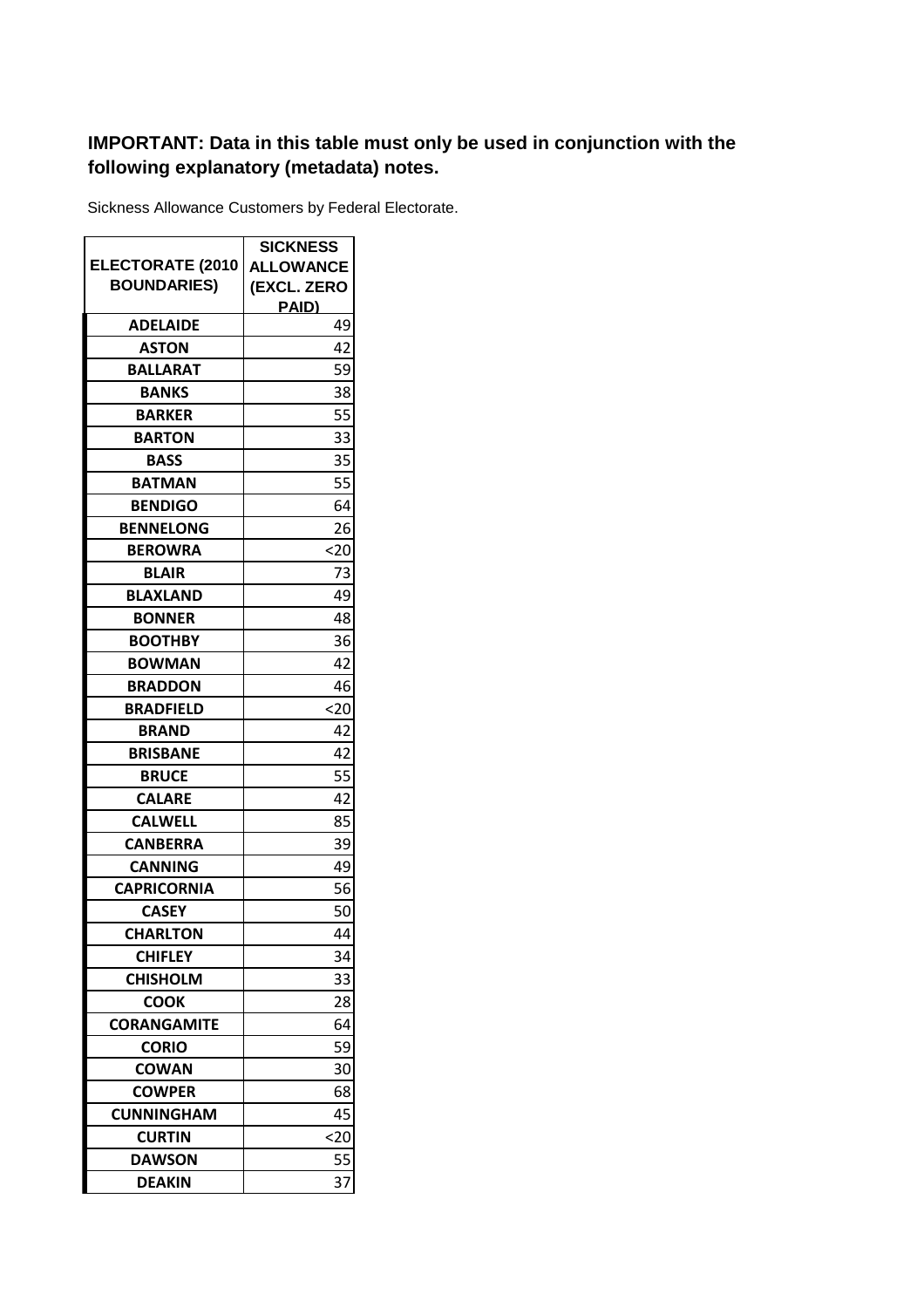| <b>DENISON</b>         | 35   |
|------------------------|------|
| <b>DICKSON</b>         | 40   |
| <b>DOBELL</b>          | 42   |
| <b>DUNKLEY</b>         | 74   |
| <b>DURACK</b>          | 31   |
| <b>EDEN-MONARO</b>     | 46   |
| <b>FADDEN</b>          | 48   |
| <b>FAIRFAX</b>         | 49   |
| <b>FARRER</b>          | 43   |
| <b>FISHER</b>          | 49   |
| <b>FLINDERS</b>        | 83   |
| <b>FLYNN</b>           | 42   |
| <b>FORDE</b>           | 64   |
| <b>FORREST</b>         | 40   |
| <b>FOWLER</b>          | 31   |
| <b>FRANKLIN</b>        | 21   |
| <b>FRASER</b>          | 41   |
| <b>FREMANTLE</b>       | 35   |
| <b>GELLIBRAND</b>      | 56   |
| <b>GILMORE</b>         | 52   |
| <b>GIPPSLAND</b>       | 70   |
| GOLDSTEIN              | 30   |
| <b>GORTON</b>          | 78   |
| <b>GRAYNDLER</b>       | 44   |
| <b>GREENWAY</b>        | 21   |
| <b>GREY</b>            | 55   |
| <b>GRIFFITH</b>        | 49   |
| <b>GROOM</b>           | 70   |
| <b>HASLUCK</b>         | 50   |
| <b>HERBERT</b>         | 52   |
| <b>HIGGINS</b>         | 29   |
| <b>HINDMARSH</b>       | 40   |
| <b>HINKLER</b>         | 52   |
| HOLT                   | 82   |
| HOTHAM                 | 59   |
| <b>HUGHES</b>          | 30   |
| <b>HUME</b>            | 42   |
| <b>HUNTER</b>          | 43   |
| <b>INDI</b>            | 52   |
| <b>ISAACS</b>          | 60   |
| <b>JAGAJAGA</b>        | 44   |
| <b>KENNEDY</b>         | 66   |
| <b>KINGSFORD SMITH</b> | 41   |
| <b>KINGSTON</b>        | 72   |
| <b>KOOYONG</b>         | $20$ |
| <b>LA TROBE</b>        | 50   |
| <b>LALOR</b>           | 92   |
| <b>LEICHHARDT</b>      | 71   |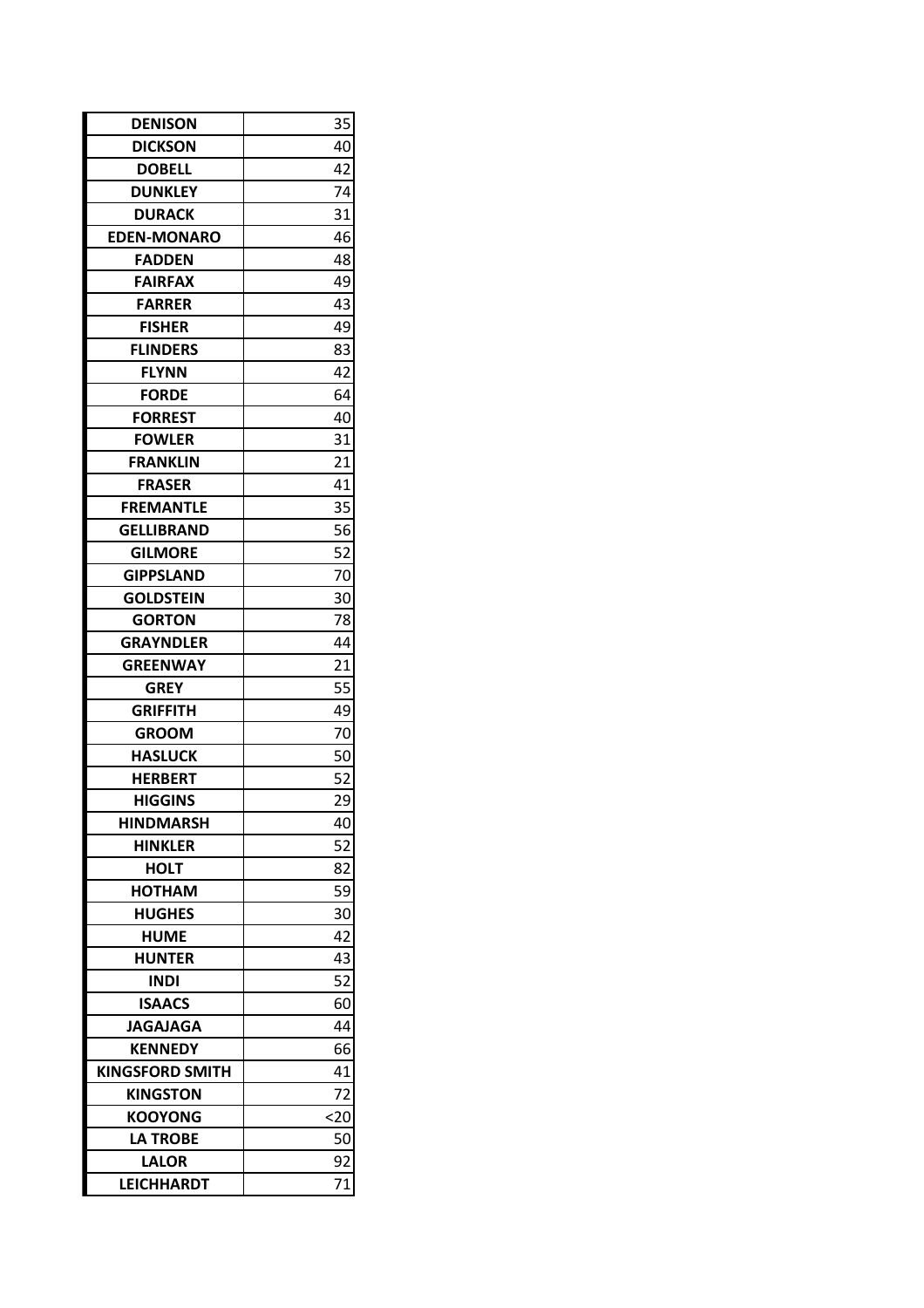| LILLEY                 | 51   |
|------------------------|------|
| <b>LINDSAY</b>         | 45   |
| <b>LINGIARI</b>        | 33   |
| LONGMAN                | 59   |
| <b>LYNE</b>            | 45   |
| LYONS                  | 47   |
| <b>MACARTHUR</b>       | 41   |
| <b>MACKELLAR</b>       | 29   |
| <b>MACQUARIE</b>       | 33   |
| <b>MAKIN</b>           | 54   |
| <b>MALLEE</b>          | 64   |
| <b>MARANOA</b>         | 61   |
| <b>MARIBYRNONG</b>     | 52   |
| <b>MAYO</b>            | 42   |
| <b>MCEWEN</b>          | 68   |
| <b>MCMAHON</b>         | 32   |
| <b>MCMILLAN</b>        | 76   |
| <b>MCPHERSON</b>       | 66   |
| <b>MELBOURNE</b>       | 54   |
| <b>MELBOURNE PORTS</b> | 38   |
| <b>MENZIES</b>         | $20$ |
| <b>MITCHELL</b>        | <20  |
| <b>MONCRIEFF</b>       | 61   |
| <b>MOORE</b>           | 36   |
| <b>MORETON</b>         | 54   |
| <b>MURRAY</b>          | 59   |
| <b>NEW ENGLAND</b>     | 40   |
| <b>NEWCASTLE</b>       | 41   |
| <b>NORTH SYDNEY</b>    | <20  |
| <b>O'CONNOR</b>        | 28   |
| <b>OXLEY</b>           | 64   |
| <b>PAGE</b>            | 45   |
| <b>PARKES</b>          | 49   |
| PARRAMATTA             | 30   |
| PATERSON               | 40   |
| <b>PEARCE</b>          | 38   |
| <b>PERTH</b>           | 41   |
| <b>PETRIE</b>          | 63   |
| <b>PORT ADELAIDE</b>   | 73   |
| <b>RANKIN</b>          | 83   |
| REID                   | 26   |
| <b>RICHMOND</b>        | 69   |
| <b>RIVERINA</b>        | 42   |
| <b>ROBERTSON</b>       | 39   |
| <b>RYAN</b>            | 29   |
| SCULLIN                | 62   |
| <b>SHORTLAND</b>       | 47   |
| <b>SOLOMON</b>         | 28   |